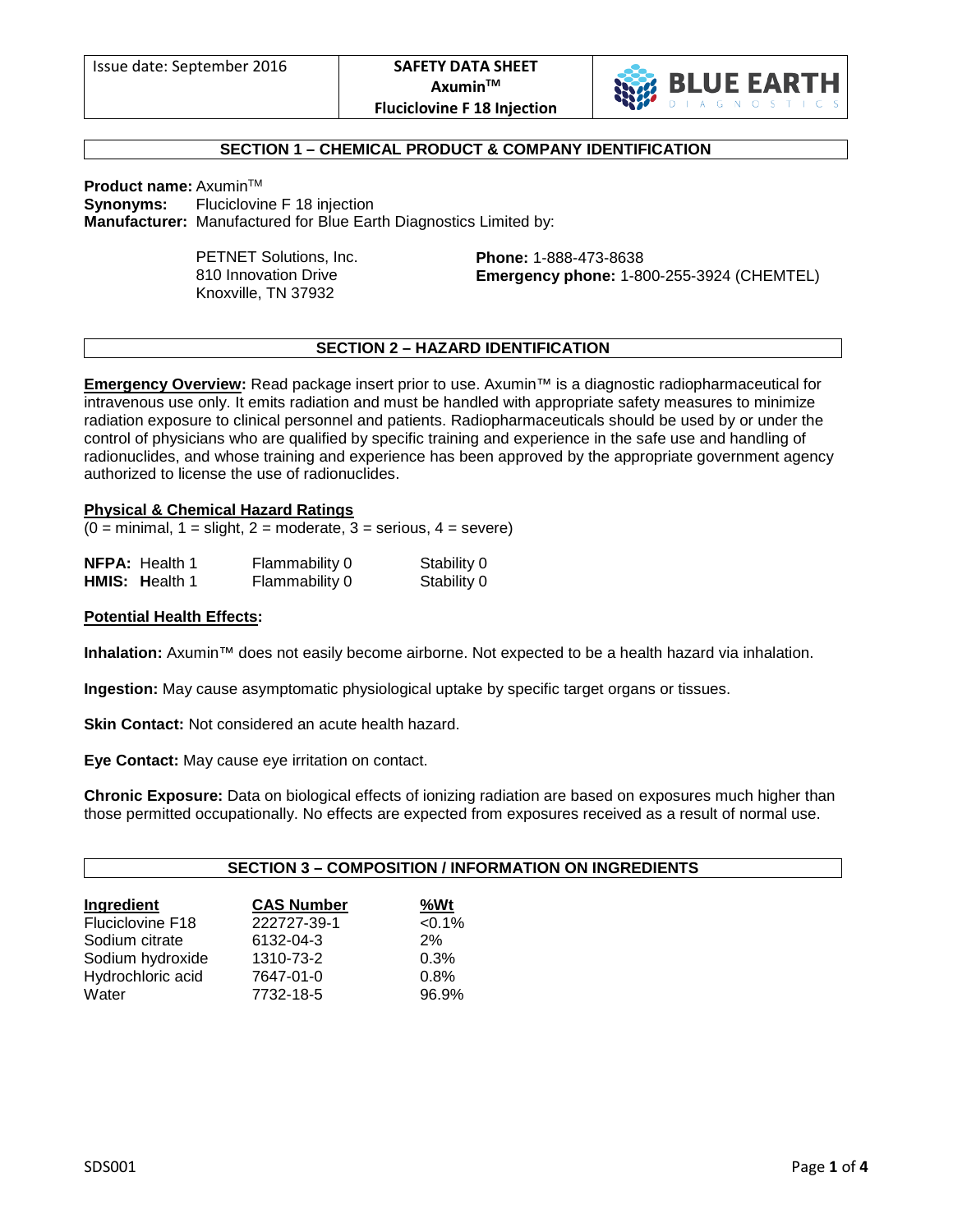

# **SECTION 4 – FIRST AID MEASURES**

**Eyes:** In case of eye contact, immediately flush eyes with water for at least 15 minutes. Notify Radiation Safety Officer immediately. Call a physician if irritation develops.

**Skin:** Wash exposed area with soap and water or other approved decontamination media. Notify Radiation Safety Officer immediately. Call a physician if irritation develops.

**Ingestion:** Notify radiation safety personnel immediately. The amount of material ingested should be assessed and documented.

**Inhalation:** Notify radiation safety personnel immediately. The amount of material inhaled should be assessed and documented.

# **SECTION 5 – FIRE FIGHTING MEASURES**

#### **Flammable Properties:** Not flammable

E**xtinguishing Media:** Use extinguishing measures that are appropriate to local circumstances and the surrounding environment.

### **Explosion Data:** None.

**Protective Equipment and Precautions for Firefighters:** As in any fire, wear self-contained breathing apparatus operated in pressure-demand or positive pressure mode and full protective clothing.

# **SECTION 6 – ACCIDENT RELEASE MEASURES**

Any clean-up of spilled radioactive material should be conducted under the direction of site radiation safety personnel.

# **SECTION 7 – HANDLING AND STORAGE**

**Handling:** Always observe good health physics and hygiene practice when handling radioactive material.

**Storage:** Store at 15 - 30º C. Do not freeze or expose to heat. Material should be shielded when not in use.

# **SECTION 8 – EXPOSURE CONTROLS / PERSONAL PROTECTION**

**Exposure Limits:** Exposure limits have not been established for this product

**Engineering Measures:** Eyewash station and good general room ventilation

**Eye/Face Protection:** Avoid contact with eyes & face, use eye protection

**Skin & Body Protection:** Disposable latex, nitrile or rubber gloves, lab coat

**Respiratory Protection:** Not required under normal conditions of use.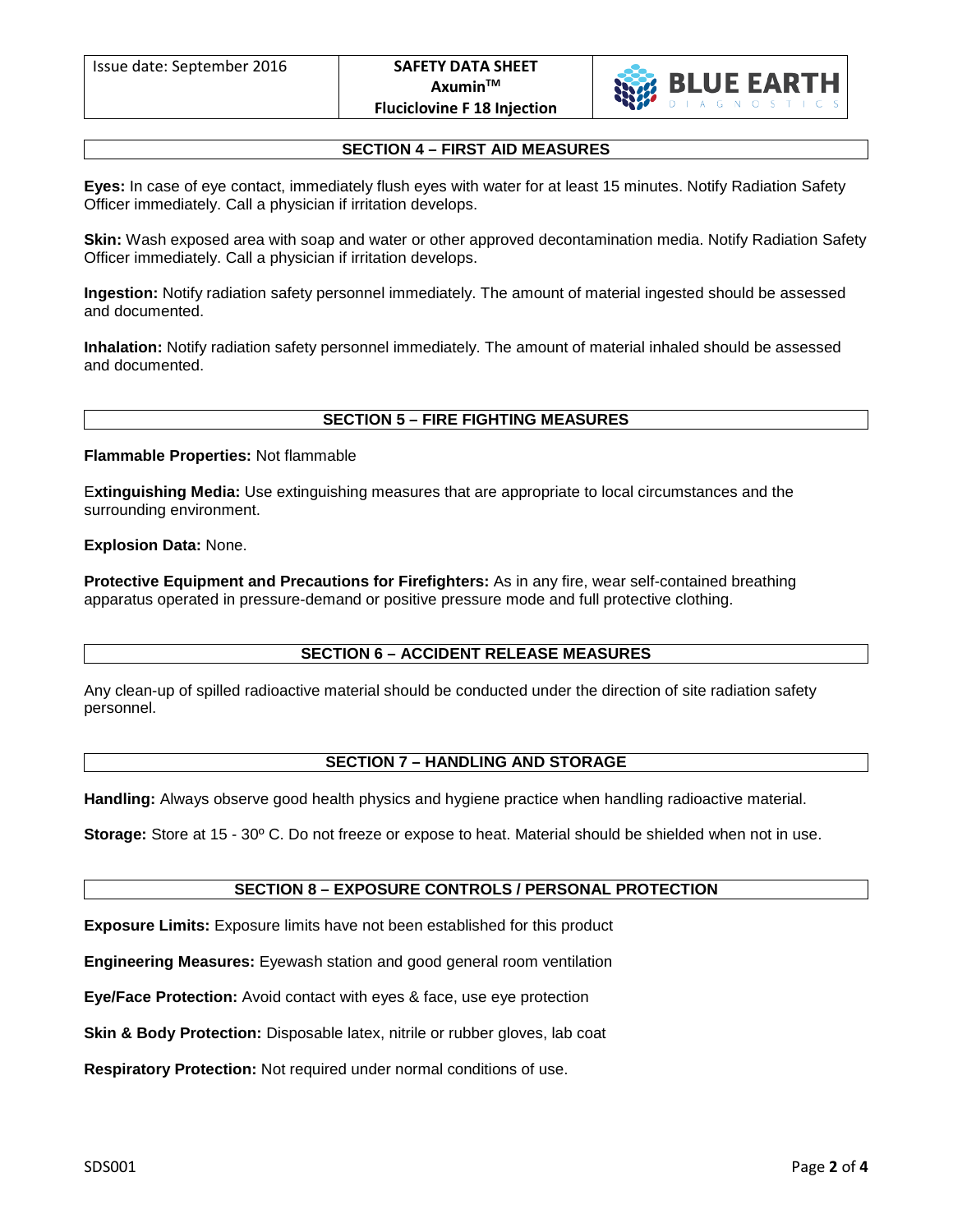

**Hygiene Measures:** No smoking, eating, drinking or application of cosmetics should be allowed in areas where radioactive materials are handled or stored.

### **SECTION 9 – PHYSICAL AND CHEMICAL PROPERTIES**

| <b>Physical State:</b>                             | Liquid                                                                                                | <b>Autoignition Temperature:</b> | None              |
|----------------------------------------------------|-------------------------------------------------------------------------------------------------------|----------------------------------|-------------------|
| Appearance:                                        | Clear, colorless                                                                                      | <b>Flammable Limits:</b>         | None              |
| Odor:                                              | <b>Odorless</b>                                                                                       | <b>Boiling Point:</b>            | ca 100°C (212°F)  |
| Solubility:                                        | Soluble in water                                                                                      | <b>Melting Point:</b>            | ca 0°C (32°F)     |
| <b>Specific Gravity:</b>                           | 1 $g/mL$                                                                                              | Vapor Pressure (mm Hg):          | No data available |
| <b>Viscosity:</b>                                  | No data available                                                                                     | <b>Evaporation Rate:</b>         | No data available |
| pH:                                                | 4 - 6                                                                                                 | <b>Vapor Density:</b>            | No data available |
| <b>Flash Point:</b>                                | None                                                                                                  |                                  |                   |
| <b>Radioactivity:</b><br><b>Specific Activity:</b> | 10 mCi at calibration date and time, or as specified<br>>1 mCi/µg fluciclovine at time of calibration |                                  |                   |
| Half-Life:                                         | 109.7 minutes                                                                                         |                                  |                   |

### **SECTION 10 – STABILITY AND REACTIVITY**

**Stability:** Stable under specified conditions of use and storage.

**Conditions to Avoid:** None known

**Incompatible Products:** None known

**Hazardous Decomposition Products:** May emit radioactive fumes containing F-18 when heated to decomposition.

**Hazardous Polymerization:** Will not occur.

### **SECTION 11 – TOXICOLOGICAL INFORMATION**

It is widely accepted by the scientific community that exposure to sufficient quantities of ionizing radiation can potentially cause harmful biological effects which include cancer, leukemia, and genetic and teratogenic effects.  $A$ xumin $M$  is an amino acid analogue, which concentrates in cells that actively transport amino acids.

### **SECTION 12 – ECOLOGICAL INFORMATION**

**Ecotoxicity:** Contains no substances known to be hazardous to the environment or that are not degradable in waste water treatment plants.

### **SECTION 13 – DISPOSAL CONSIDERATIONS**

Axumin™ is considered radioactive waste until the activity has decayed to non-detectable levels. Radioactive waste must be handled in accordance with procedures established by your Radiation Safety Program. Consult local, state and federal regulations for proper disposal.